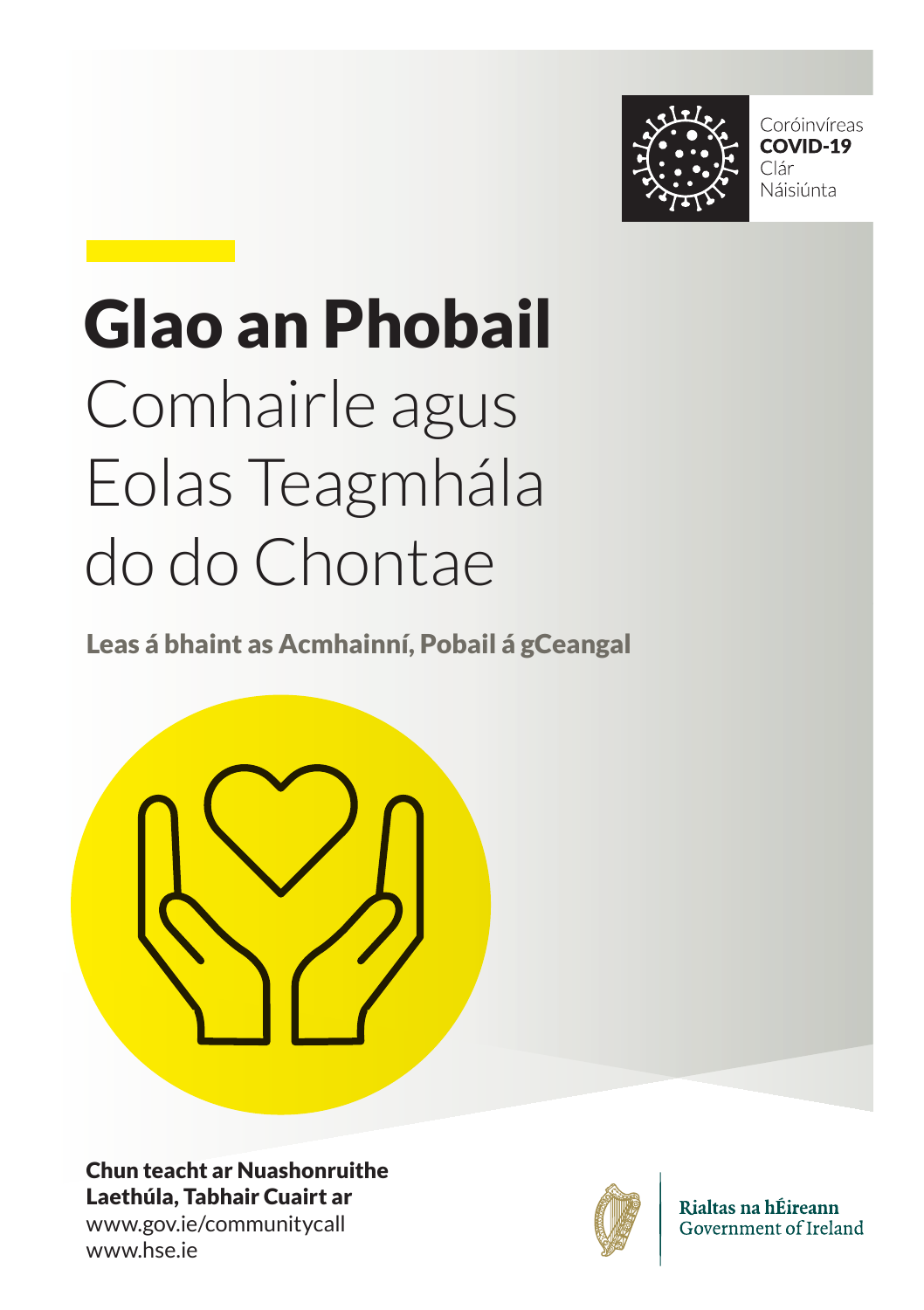# Glao an Phobail

# Táimid go léir sa bhád céanna

Mar chuid d'fhreagairt an Rialtais do ghéarchéim COVID-19, tá Fóram Ghlao an Phobail COVID-19 bunaithe ag d'údarás áitiúil (comhairle). Oibríonn d'fhóram áitiúil le gníomhaireachtaí Stáit agus leis an bpobal agus le grúpaí deonacha chun tacaíochtaí nó seirbhísí a sholáthar d'aon duine leochaileach óna dteastaíonn siad.

## Tugann d'fhóram eagraíochtaí éagsúla le chéile chun seirbhísí tábhachtacha a sholáthar, cosúil leo seo a leanas:

 $\rightarrow$  earraí bunriachtanacha a bhailiú agus a sheachadadh, ar nós bia, 'béilí ar rothaí', earraí tí, breosla nó cógais (ar aon dul leis an treoir)

tacaíocht má tá tú thíos le haonrú sóisialta nó má tá cocúnú á dhéanamh agat

Má theastaíonn cabhair uait, má tá aithne agat ar dhuine a dteastaíonn cabhair uathu, nó más mian leat cabhair a chur ar fáil, úsáid na huimhreacha gutháin nó an seoladh ríomhphoist do d'údarás áitiúil (comhairle), le do thoil, faoi mar a liostaítear sa bhileog seo.

# Cocúnú

Tá cocúnú a dhéanamh ag roinnt daoine i bpobail áitiúla. Ciallaíonn seo go bhfuil orthu fanacht sa bhaile agus teagmháil aghaidh ar aghaidh a sheachaint. Is é seo an bealach is fearr chun scaipeadh an víris COVID-19 a mhoilliú agus chun iad féin a chosaint.

## Cé hiad na daoine a bhfuil cocúnú á dhéanamh acu?

- $\rightarrow$  Daoine 70 bliain d'aois nó níos sine.
- $\rightarrow$  Daoine i dteach cónaithe nó i gcúram fadtéarmach.
- → Daoine a bhfuil riochtaí sláinte tromchúiseacha orthu, ar nós: daoine a ndearnadh trasphlandú orgán orthu, daoine atá ag tabhairt faoi chóireáil ailse, daoine ar a bhfuil riochtaí troma riospráide nó galair arb annamh a dtagtar orthu a mhéadaíonn an baol roimh ionfhabhtuithe.
- → Mná torracha a bhfuil galar trom croí orthu.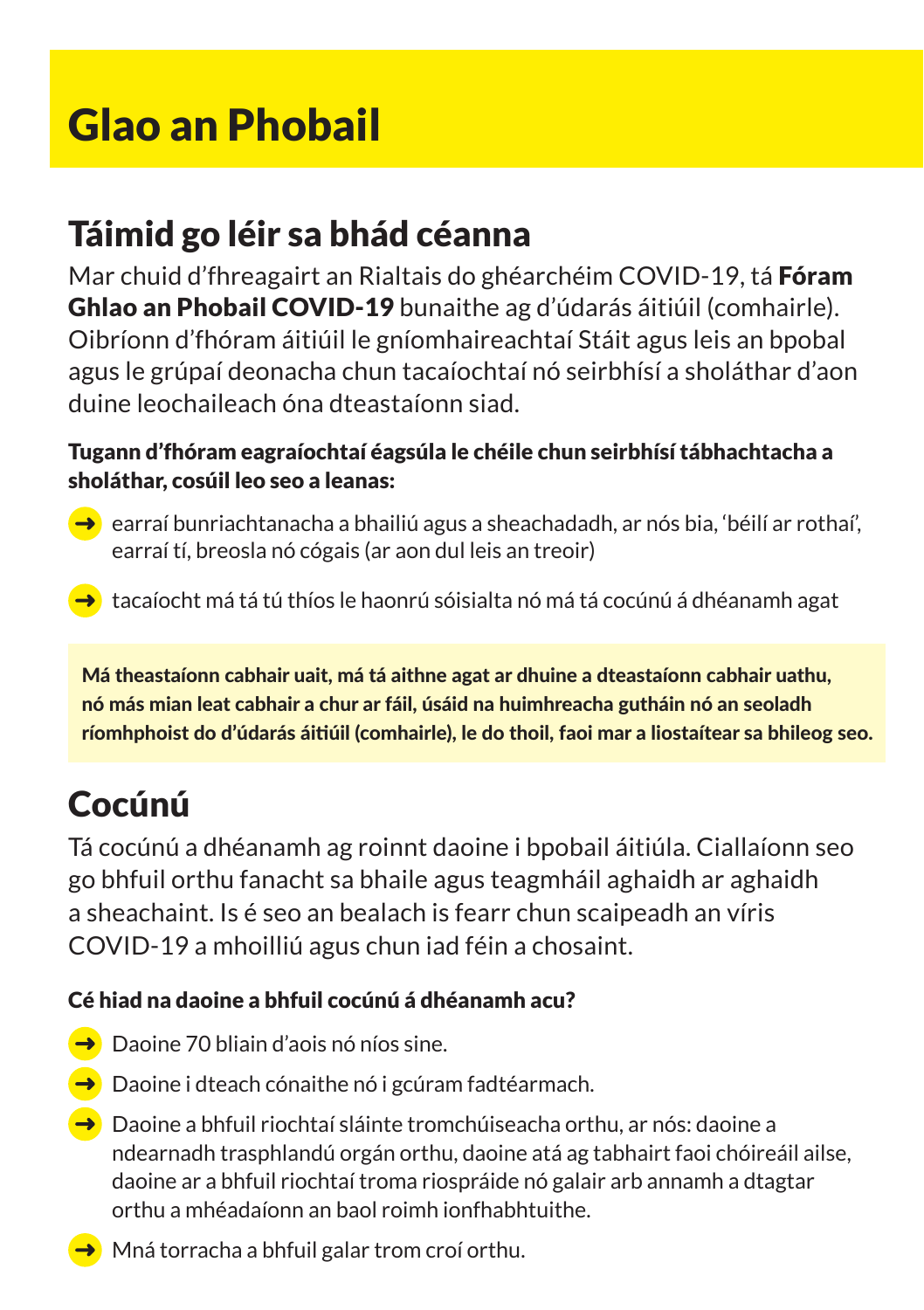

Cuirtear an líne chabhrach agus an seoladh ríomhphoist ar fáil sa tábla seo do gach ceantar.

## BAILE ÁTHA CLIATH

| <b>D'Údarás Áitiúil</b>                | <b>Líne Chabhrach</b> | Seoladh Ríomhphoist         |
|----------------------------------------|-----------------------|-----------------------------|
| <b>Baile Átha Cliath Theas</b>         | 1800 240 519          | covidsupport@sdublincoco.ie |
| <b>Cathair Bhaile Átha Cliath</b>      | 01 222 8555           | covidsupport@dublincity.ie  |
| Dún Laoghaire-Ráth an Dúin 01 271 3199 |                       | covidsupport@dlrcoco.ie     |
| <b>Fine Gall</b>                       | 1800 459 059          | covidsupport@fingal.ie      |

## **CONNACHTA**

| <b>D'Údarás Áitiúil</b>     | <b>Líne Chabhrach</b>       | <b>Seoladh Ríomhphoist</b>    |
|-----------------------------|-----------------------------|-------------------------------|
| <b>Cathair na Gaillimhe</b> | 1800 400 150                | covidsupport@galwaycity.ie    |
| <b>Contae na Gaillimhe</b>  | 1800 928 894 /<br>091509390 | covidsupport@galwaycoco.ie    |
| Liatroim                    | 0719650473                  | covidsupport@leitrimcoco.ie   |
| <b>Maigh Eo</b>             | 094 906 4660                | covidsupport@mayococo.ie      |
| <b>Ros Comáin</b>           | 1800 200 727                | covidsupport@roscommoncoco.ie |
| Sligeach                    | 1800 292 765                | covidsupport@sligococo.ie     |

## LAIGHEAN SEACHAS BAILE ÁTHA CLIATH

| D'Údarás Áitiúil      | Líne Chabhrach | <b>Seoladh Ríomhphoist</b>     |
|-----------------------|----------------|--------------------------------|
| An Jarmhí             | 1800 805 816   | covidsupport@westmeathcoco.ie  |
| <b>An Longfort</b>    | 1800 300 122   | covidsupport@longfordcoco.ie   |
| An Mhí                | 1800 808 809   | covidsupport@meathcoco.ie      |
| <b>Ceatharlach</b>    | 1800 814 300   | covidsupport@carlowcoco.ie     |
| <b>Cill Chainnigh</b> | 1800 500 000   | covidcommunity@kilkennycoco.ie |
| <b>Cill Dara</b>      | 1800 300 174   | covidsupport@kildarecoco.ie    |
| <b>Cill Mhantáin</b>  | 1800 868 399   | covidsupport@wicklowcoco.ie    |
| Laois                 | 1800 832 010   | covidsupport@laoiscoco.ie      |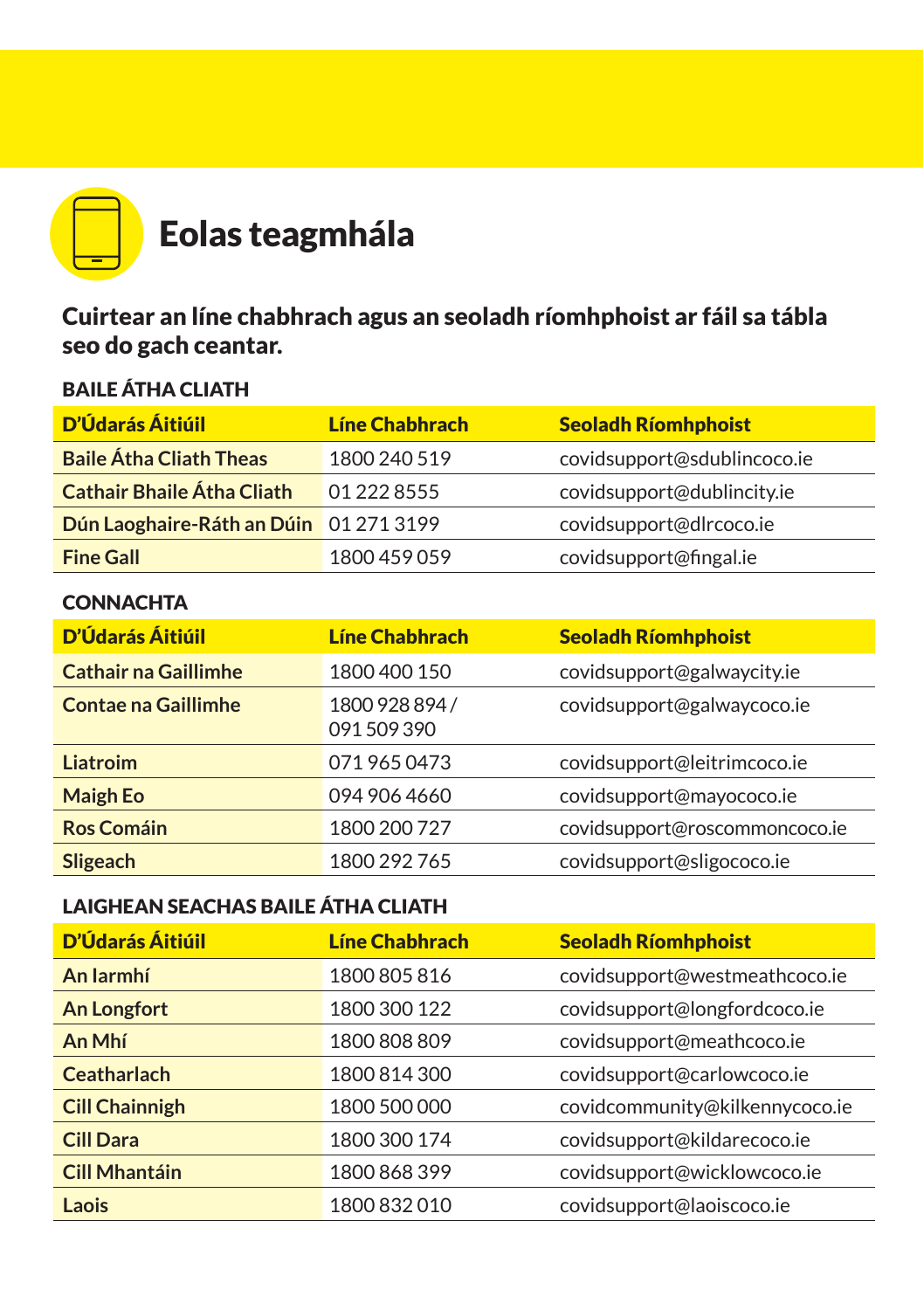

# LAIGHEAN SEACHAS BAILE ÁTHA CLIATH (AR LEAN)

| <b>D'Údarás Áitiúil</b> | Líne Chabhrach | <b>Seoladh Ríomhphoist</b>  |
|-------------------------|----------------|-----------------------------|
| Loch Garman             | 053 919 6000   | covidsupport@wexfordcoco.ie |
| Lú                      | 1800 805 817   | covidsupport@louthcoco.ie   |
| Uíbh Fhailí             | 1800 818 181   | covidsupport@offalycoco.ie  |

#### **MUMHA**

| <b>D'Údarás Áitiúil</b>                           | <b>Líne Chabhrach</b> | <b>Seoladh Ríomhphoist</b>       |
|---------------------------------------------------|-----------------------|----------------------------------|
| An Clár                                           | 1890 252 943          | covidsupport@clarecoco.ie        |
| <b>Cathair Chorcaí</b>                            | 1800 222 226          | covidsupport@corkcity.ie         |
| <b>Contae Chorcaí</b>                             | 1800 805 819          | covidsupport@corkcoco.ie         |
| <b>Cathair agus Contae</b><br>Luimnigh            | 1800 832 005          | covidsupport@limerick.ie         |
| <b>Cathair agus Contae</b><br><b>Phort Láirge</b> | 1800 250 185          | covidsupport@waterfordcouncil.ie |
| Ciarraí                                           | 1800 807 009          | covidsupport@kerrycoco.ie        |
| <b>Tiobraid Árann</b>                             | 076 106 5000          | covid19@tipperarycoco.ie         |

#### ULADH

| D'Údarás Áitiúil | Líne Chabhrach | <b>Seoladh Ríomhphoist</b>   |
|------------------|----------------|------------------------------|
| An Cabhán        | 1800 300 404   | covidsupport@cavancoco.ie    |
| Dún na nGall     | 1800 928 982   | covidsupport@donegalcoco.ie  |
| Muineachán       | 1800 804 158   | covidsupport@monaghancoco.ie |

## LÍNE CHABHRACH NÁISIÚNTA ALONE: 0818 222 024

Tá comhpháirtíocht á déanamh ag ALONE, an carthanas náisiúnta do dhaoine breacaosta, le gach Fóram Ghlao an Phobail COVID-19. Má theastaíonn eolas nó dearbhú uait nó mura dteastaíonn uait ach labhairt, is féidir leat glao orthu ar 0818 222 024. Is féidir leat teagmháil a dhéanamh le ALONE freisin má tá tú thíos le deacrachtaí maidir leis an tsláinte fhisiciúil agus an mheabhairshláinte, airgeadas, uaigneas agus dúshláin eile.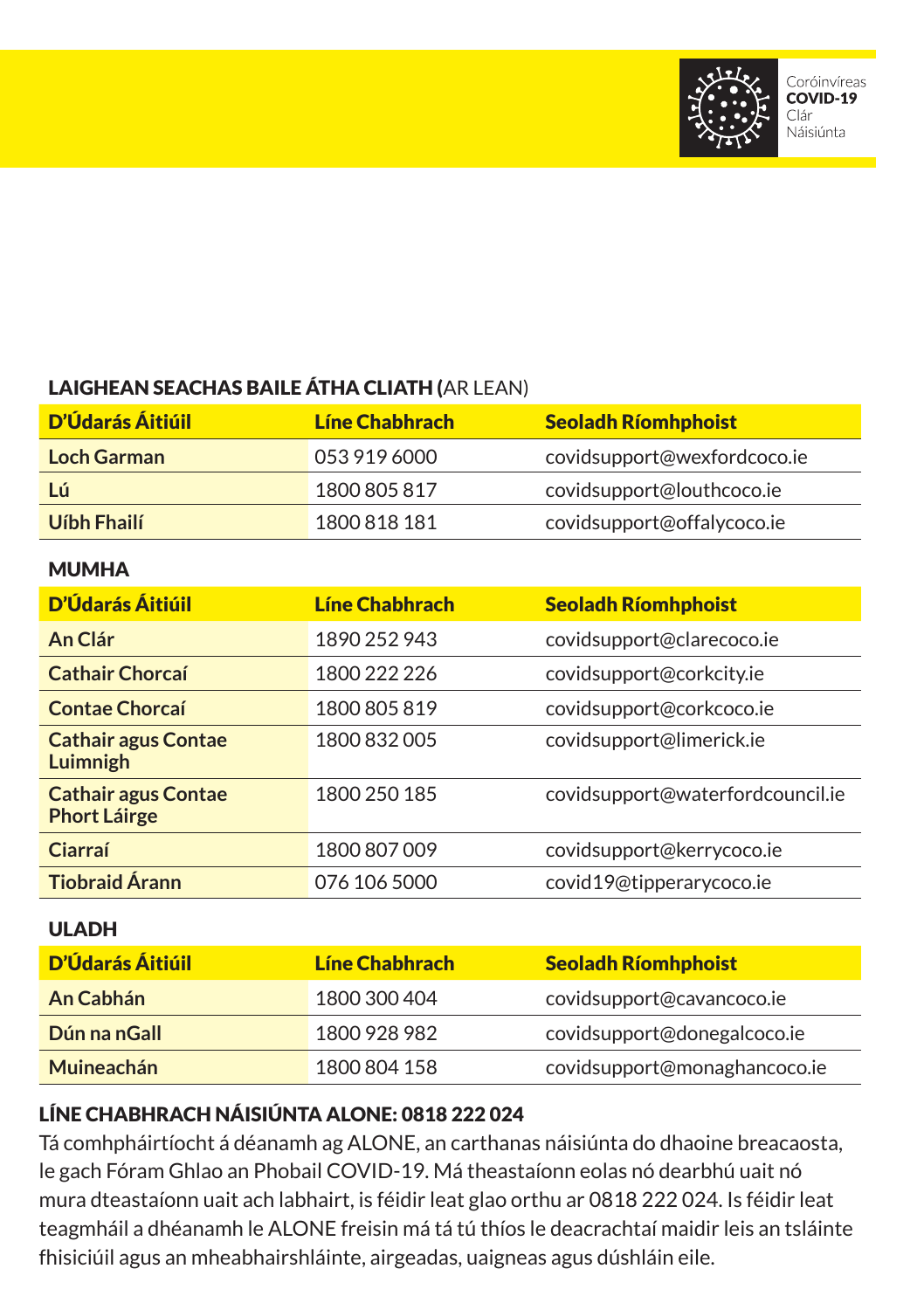# Glao an Phobail Eolas





# Comhairle do dhaoine a bhfuil tacaíocht<br>á tabhairteau nan casa<br>Comhairle agus an chuid á tabhairt acu

#### Teagmháil a dhéanamh

- e da maria ancanam<br>• Déan teagmháil leis an duine le do chuairt faigh ainm agus<br>déan é sin thar a dheimhniú
- do do Chontae Glaoigh ar an duine nuair atá tú lasmuigh dá dteach
- Ná déan dearmad ar shláinteachas lámh sula bhfágann tú d'fheithicil
- Buail an clog nó cnag os ard ar an doras agus seas siar 2 mhéadar
- Cuir an duine ar an eolas cé thú féin, an chúis go bhfuil an chuairt á tabhairt agus taispeáin d'aitheantas

#### A luaithe a thagann tú i láthair

- Iarr ar an duine bogadh go seomra eile
- Fág na hearraí taobh istigh den doras tosaigh
- Más gá an teach a iontráil, lean na treoirlínte maidir le cocúnú faoi lámha a ní agus fad fisiciúil a choimeád amach ó dhaoine

### Nuair atá tú ag fágáil

- Deimhnigh am agus dáta na chéad chuairte eile
- Abair don duine go leanfar le teagmháil agus seachadtaí a dhéanamh fad a bhíonn siad sa bhaile
- Déan sláinteachas lámh sula bhfilleann tú ar an bhfeithicil
- Deimhniú ar an nguthán nó ar ríomhphost gur tugadh an chuairt agus ar fholláine an duine

### Cad a tharlaíonn má tá an duine breoite?

• Má thugann an duine le fios go mbraitheann siad breoite, fiafraigh den duine an ndearna siad teagmháil le DG

- Mura ndearna an duine teagmháil le DG, faigh ainm agus uimhir ghutháin an DG agus déan é sin thar a gceann
- Mura féidir teagmháil a dhéanamh leis an DG, cuir glao ar na seirbhísí éigeandála

#### ithicil<br>theastaíonn cabhair uathu le seachadadh? Cad a tharlaíonn má tá an duine lag agus má

- Aimsigh an áit a bhfuil an chistin agus tabhair na hearraí/an breosla isteach
- Fág na hearraí ann agus cinntigh go bhfuil an duine ábalta teacht orthu
- Fág an teach agus seas siar 2 mhéadar
- Abair don duine go leanfar le teagmháil agus seachadtaí a dhéanamh fad a bhíonn siad sa bhaile

### Cad a tharlaíonn mura n-osclaíonn siad an doras?

- Mura n-osclaíonn siad an doras, glaoigh ar an uimhir ghutháin teagmhála
- Mura n-osclaíonn siad an doras, déan teagmháil leis an Údarás Áitiúil chun aon uimhreacha teagmhála breise a fháil
- Mura n-éiríonn leat teagmháil a dhéanamh leis an duine i ndiaidh roinnt iarrachtaí a dhéanamh, glaoigh ar na seirbhísí éigeandála chun cúnamh breise a fháil
- Fan ag an teach go dtí go dtagann na seirbhísí éigeandála i láthair
- Déan teagmháil leis an Údarás Áitiúil agus cuir an toradh in iúl dóibh agus cuir nuashonrú ar an duine ar fáil dóibh